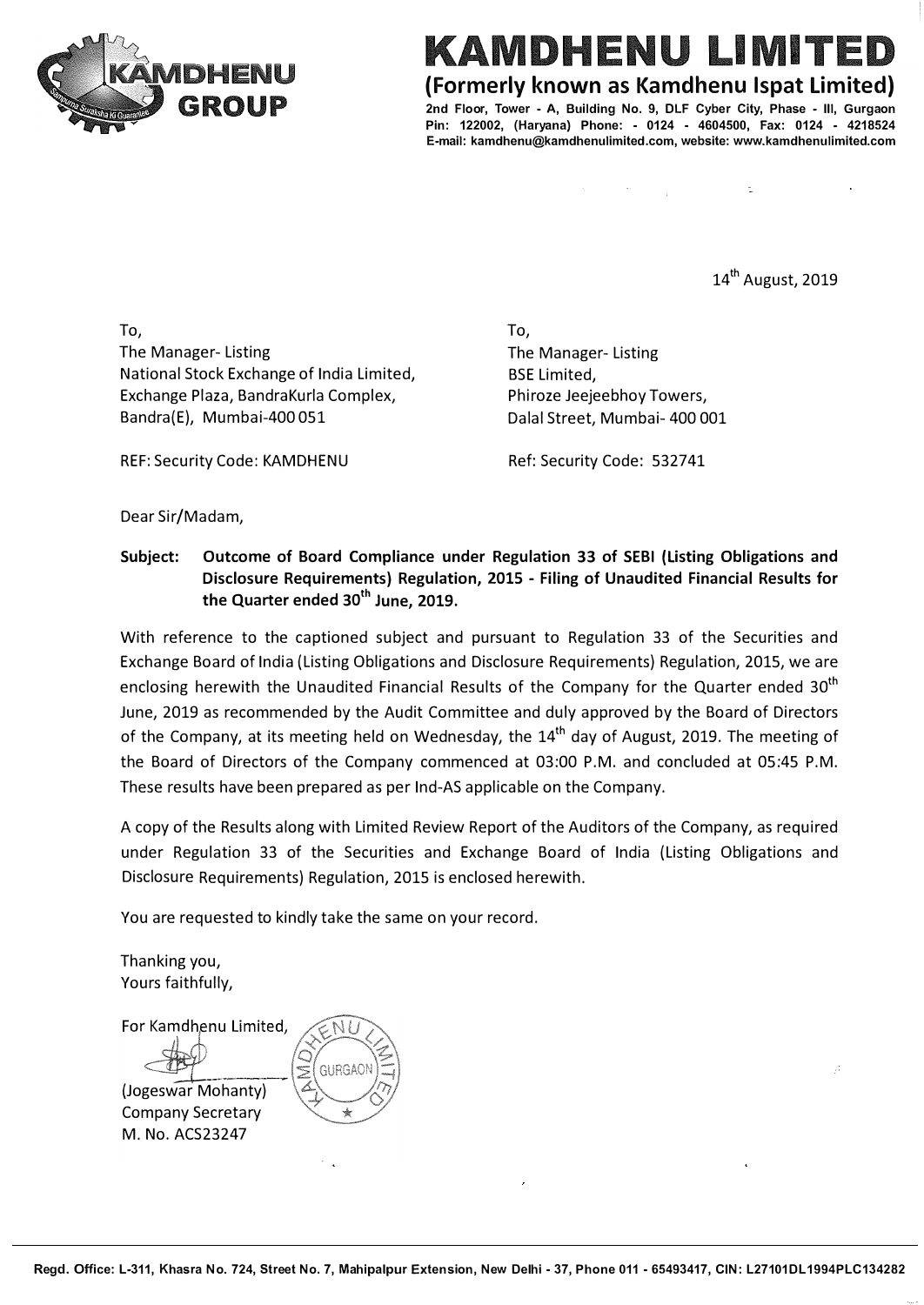### **KAMDHENU LIMITED**

#### **CIN:** L27101 DL 1994PLC134282

Regd.Office: L-311, Khasra No.724, Street No.7, Mahipalpur Extension, New Delhi-110 037

Corporate Office: 2nd Floor, Tower-A, Building No.9, DLF Cyber City Phase-3, Gurgaon-122 002

Phone no.-0124-4604500 Fax: - 0124-4218524 Email:- kamdhenu@kamdhenulimited.com Website:-www.kamdhenulimited.com

### **-**<br>1919 - STATEMENT OF UNAUDITED FINANCIAL RESULTS FOR THE QUARTER ENDED 30TH JUNE, 2019

|              | (Rs/Lakhs)                                                                                                                                  |             |                   |             |             |  |  |  |
|--------------|---------------------------------------------------------------------------------------------------------------------------------------------|-------------|-------------------|-------------|-------------|--|--|--|
|              |                                                                                                                                             |             | <b>Year Ended</b> |             |             |  |  |  |
|              | <b>Particulars</b>                                                                                                                          | 30.06.2019  | 31.03.2019        | 30.06.2018  | 31.03.2019  |  |  |  |
|              |                                                                                                                                             | (Unaudited) | (Audited)         | (Unaudited) | (Audited)   |  |  |  |
| $\mathbf{1}$ | Income                                                                                                                                      |             |                   |             |             |  |  |  |
| a            | Revenue from operations                                                                                                                     | 22,297.74   | 25,823.93         | 39,978.58   | 1,23,239.62 |  |  |  |
| b            | Other income                                                                                                                                | 4.63        | 11.90             | 4.88        | 37.64       |  |  |  |
|              | <b>Total income</b>                                                                                                                         | 22,302.37   | 25,835.83         | 39,983.46   | 1,23,277.26 |  |  |  |
|              |                                                                                                                                             |             |                   |             |             |  |  |  |
| 2            | <b>Expenses</b>                                                                                                                             |             |                   |             |             |  |  |  |
| a            | Cost of Materials Consumed                                                                                                                  | 7,724.98    | 8,796.35          | 9,223.99    | 38,969.44   |  |  |  |
| c.           | Purchases of Stock-in-Trade                                                                                                                 | 9.161.85    | 9.600.91          | 24,328.28   | 56,724.17   |  |  |  |
| d            | Changes in Inventory of Finished Goods, Work-in-<br>Progress and Stock-in-Trade                                                             | (706.71)    | 1,343.43          | (130.51)    | 1,600.04    |  |  |  |
| e            | <b>Employee Benefits Expense</b>                                                                                                            | 1,178.44    | 1,198.76          | 1,203.55    | 4,724.27    |  |  |  |
| f            | <b>Finance Costs</b>                                                                                                                        | 262.61      | 303,38            | 253.17      | 1,150.94    |  |  |  |
| g            | Depreciation & Amortization Expense                                                                                                         | 208.76      | 179.29            | 192.03      | 737,88      |  |  |  |
| h            | <b>Other Expenses</b>                                                                                                                       | 3,474.59    | 3,501.97          | 3,987.27    | 15,875.91   |  |  |  |
|              | <b>Total expenses</b>                                                                                                                       | 21,304.52   | 24,924.09         | 39,057.78   | 1,19,782.65 |  |  |  |
|              |                                                                                                                                             |             |                   |             |             |  |  |  |
| 3            | Profit before exceptional items and tax (1-2)                                                                                               | 997,85      | 911.74            | 925.68      | 3,494.61    |  |  |  |
| 4            | Exceptional Items (net) (Refer note no. 2)                                                                                                  | 68.27       |                   |             |             |  |  |  |
| 5            | Profit before tax (3-4)                                                                                                                     | 929.58      | 911.74            | 925.68      | 3,494.61    |  |  |  |
|              |                                                                                                                                             |             |                   |             |             |  |  |  |
| 6            | Tax expense                                                                                                                                 |             |                   |             |             |  |  |  |
| a            | Current tax                                                                                                                                 | 332.33      | 232.52            | 362.60      | 1,225.31    |  |  |  |
| b            | Deferred tax                                                                                                                                | (11.18)     | 90.66             | (28.84)     | 27.94       |  |  |  |
| с            | Income Tax of earlier years                                                                                                                 |             |                   |             | (5.70)      |  |  |  |
|              | <b>Total Tax Expenses</b>                                                                                                                   | 321.15      | 323.18            | 333.76      | 1,247.55    |  |  |  |
|              |                                                                                                                                             |             |                   |             |             |  |  |  |
| 7            | Net Profit after tax (5-6)                                                                                                                  | 608.43      | 588.56            | 591.92      | 2,247.06    |  |  |  |
|              |                                                                                                                                             |             |                   |             |             |  |  |  |
| 8            | Other Comprehensive Income/ (Loss)                                                                                                          |             |                   |             |             |  |  |  |
| a            | Items that will not be reclassified to profit or loss                                                                                       | 2.02        | 27.72             | (6.52)      | 8,14        |  |  |  |
| b            | Tax impacts on above                                                                                                                        | 2.81        | (9.61)            | 5.77        | 0.67        |  |  |  |
|              | Total Other Comprehensive Income/ (Loss)                                                                                                    | 4.83        | 18.11             | (0.75)      | 8.81        |  |  |  |
|              |                                                                                                                                             |             |                   |             |             |  |  |  |
| 9            | Total comprehensive income for the period<br>(comprising profit after tax and other comprehensive<br>income after tax for the period) (7+8) | 613.26      | 606,67            | 591.17      | 2,255.87    |  |  |  |
| 10           | Earnings per share in rupees: (Quarterly not<br>Annualised)                                                                                 |             |                   |             |             |  |  |  |
|              | - Basic (in Rupees)                                                                                                                         | 2.29        | 2.35              | 2.44        | 8.98        |  |  |  |
|              | - Diluted (in Rupees)                                                                                                                       | 2.28        | 2.33              | 2.33        | 8.90        |  |  |  |
| 11           | Paid-up equity share capital (Face Value of Rs.10 each)                                                                                     | 2,654.33    | 2,640.00          | 2,440.00    | 2,640.00    |  |  |  |



 $\ddot{\phantom{a}}$ 



 $UDIN - 19070804AAABU4834$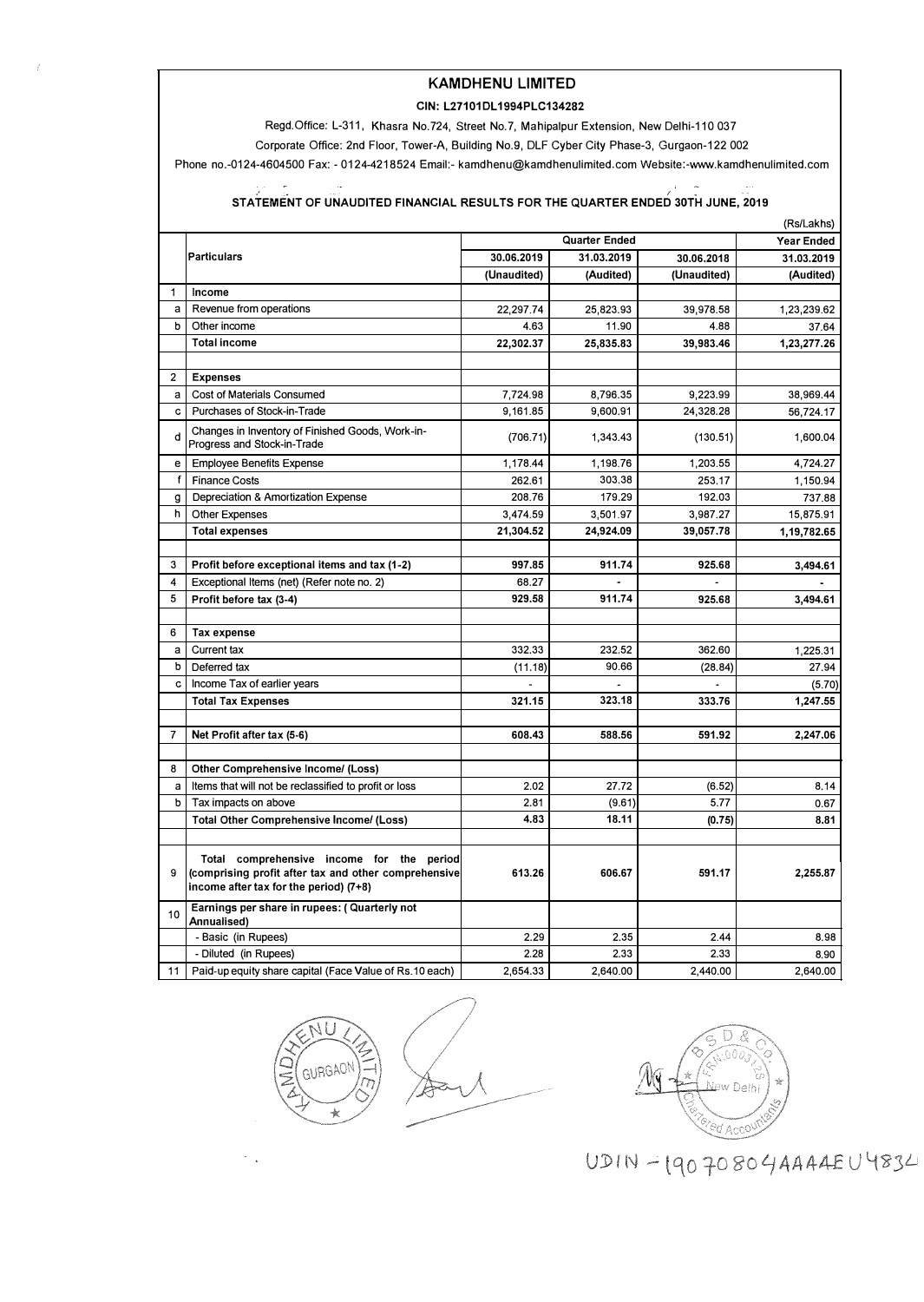|    |                                                            |             | Year Ended                  |                         |             |
|----|------------------------------------------------------------|-------------|-----------------------------|-------------------------|-------------|
|    | <b>Particulars</b>                                         | 30.06.2019  | Quarter Ended<br>31.03.2019 | 30.06.2018              | 31.03.2019  |
|    |                                                            | (Unaudited) | (Audited)                   | (Unaudited)             | (Audited)   |
| A. | <b>Segment Revenue</b>                                     |             |                             |                         |             |
|    | - Steel                                                    | 18,343.18   | 17.158.12                   | 35.039.05               | 96,256.99   |
|    | - Paints                                                   | 3.954.56    | 8.665.81                    | 4.939.53                | 26.982.63   |
|    | <b>Gross Revenue from Operations</b>                       | 22.297.74   | 25,823.93                   | 39,978.58               | 1,23,239.62 |
|    | المستدر المحر                                              |             |                             | $\mathbf{r}_\mathrm{c}$ | ÷÷.         |
| В. | <b>Segment Results</b>                                     |             |                             |                         |             |
|    | - Steel                                                    | 1,568.36    | 1,462.71                    | 1.396.05                | 5,462.93    |
|    | - Paints                                                   | (115.70)    | 147.23                      | 192.77                  | 820.04      |
|    | Profit/(Loss) before finance cost, Tax & unallocable items | 1,452.66    | 1,609.95                    | 1,588.82                | 6,282.98    |
|    | Less: Finance cost                                         | 262.61      | 303.38                      | 253.17                  | 1,150.94    |
|    | Less: Other Unallocable Expenditure net of Income          | 260.47      | 394.83                      | 409.97                  | 1,637.43    |
|    | <b>Total Profit before Tax</b>                             | 929.58      | 911.74                      | 925.68                  | 3,494.61    |
| C  | <b>Segment Assets</b>                                      |             |                             |                         |             |
|    | - Steel                                                    | 22,417.00   | 21.077.55                   | 21,567.02               | 21,077.55   |
|    | - Paints                                                   | 17,650.51   | 19,911.18                   | 17,800.62               | 19,911.18   |
|    | - Unallocable                                              | 525.55      | 525.37                      | 550.32                  | 525.37      |
|    | <b>Total Segment Assets</b>                                | 40,593.06   | 41,514.10                   | 39,917.96               | 41,514.10   |
|    |                                                            |             |                             |                         |             |
| D  | <b>Seament Liabilities</b>                                 |             |                             |                         |             |
|    | - Steel                                                    | 8,594.50    | 6,676.71                    | 9,960.45                | 6,676.71    |
|    | - Paints                                                   | 12.273.89   | 15.734.86                   | 13,740.84               | 15,734.86   |
|    | - Unallocable                                              | 978.12      | 988.23                      | 1,186.71                | 988.23      |
|    | <b>Total Segment Liabilities</b>                           | 21,846.51   | 23,399.80                   | 24,888,00               | 23,399.80   |

Notes:

The above results were reviewed and recommended by the Audit Committee & approved by the Board of Directors at their respective<br>meetings held on 14th August, 2019. The financial results for the quarter ended 30th June, 201 Statutory Auditors of the Company.

2 During the quarter ended 30th June, 2019, a major fire broke out in the Paint factory of the Company at Chopanki, Alwar, Rajasthan on the midnight of 27th **&** 28th April, 2019 due to which the inventory at the factory, property, plant **&** equipment got damaged substantially. There has been no human casualty in the said fire incidence. The carrying amount as on date of fire of inventories, property, plant & equipment damaged in fire was to the tune of Rs. 45.68 Crores .The inventory, property, plant **&** equipment so damaged in fire were validly insured and insurance policies were effective as on the date of such fire. The Company has filed insurance ciaim of Rs. 45 Crores and the process of assessing the claim settlement has been initiated and is underway. The management of the Company is confident that the amount claimed from Insurance Company is certain to be realized based on valid and subsisting insurance policies, accordingly, the Company has recognized insurance claim receivable as on 30th June, 2019 amounting to Rs. 45 Crores (to the extent of amount claimed) in books of account. Any deficit/surplus in the amount of insurance claim shall be recognized as expense/income upon final settlement of the claim. The amount of insurance claim of Rs. 45 Crores recognized and amount of loss of fire amounting to Rs. 45.68 Crores has been grouped in Exceptional item and net amount of loss of Rs 0.68 Crores on account of fire has been shown as "Exceptional ltems'(Net) in financial statements.

- 3 Effective 1st April 2019, the Company adopted IND AS 116 "Leases' and applied the same to all Lease contracts existing on 1st April 2019 using modified retrospective method and has taken the cumulative adjustments to Retained Earnings on the date of initial application. Accordingly, the Comparative Figures of Previous periods have not been restated. The cumulative effect of application of standard has reduced the retained earnings by Rs 75.39 lacs (Net of deferred tax asset) on transition date i.e 1st April 2019. For the quarter ended 30th June 2019, the implementation of IND AS 116 has resulted in decrease in Profit before tax by Rs 10.25 lacs on account of interest cost and depreciation offset by reversal of lease rent expenses. In the statement of profit and Loss for the current Period, the nature of expenses in respect of operating lease has changed from lease rent in previous periods to depreciation cost for right of use asset and Finance cost for interest accrued on lease liability. The adoption of new standard has resulted in recognisition of Right of Use of Rs 738.67 lacs and lease liability of Rs. 854.55 lacs on 1st April 2019.
- 4 During the quarter ended 30th June 2019, the company had alloted 143250 equity shares of Rs.10 each at an exercise price of Rs.50 each to eligible employees under ESOP scheme 2017 and Listing of such shares on stock exchanges in under process.
- 5 The figures for last quarter of the previous year are the balancing figures between audited figures in respect of full financial year and the published figures for nine months ended for respective year.
- 6 The unaudited financial results of the company for the quarter ended 30th June 2019 are also available on the Company's website (www.kamdhenulimited.com) and on the website of BSE (www.bseindia.com) and NSE (www.nseindia.com) in accordance with the provision of (Listing obligations and Disclosure Requirements) Regulation, 2015.

For and on behalf of the Board of Directors Kamdhenu Limited *\ //j"*  (Satish Kumar Agarwal) C GURGAON x Chairman & Managing Director Place: Gurgaon DIN: 00005981  $\star$ Date: 14.08.2019 UDIN - 190 \$6884 AAAAEU 4834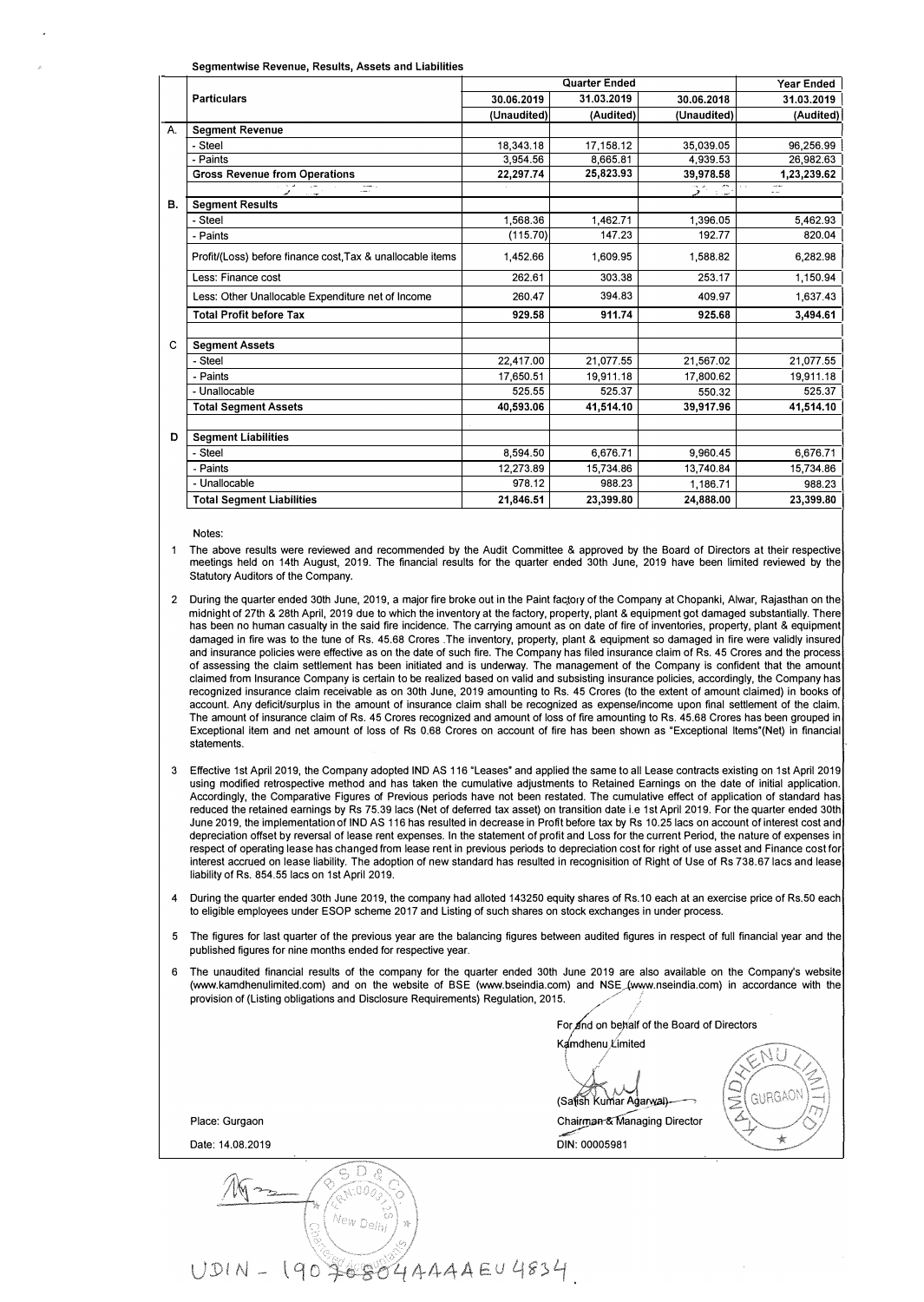# $B S D \&$

**Chartered Accountants**  810,8th Floor, Antriksh Bhawan, 22, Kasturba Gandhi Marg, New Delhi-110001 (Delhi) Tel: 011-43029888; Email ID: audit.delhi@bsdgroup.in; delhi@bsdgroup.in, website: www.bsdgroup.in

**Independent Auditors' Review Report on the Quarterly Unaudited Financial Results of the Company pursuant to Regulation 33 of the Securities and Exchange Board of India (Listing Obligations and Disclosure Requirements) Regulations, 2015 as amended** 

To Board of Directors **Kamdhenu Ltd.**  Building 9-A, 2<sup>nd</sup> Floor, DLF Cyber City, Phase -Ill, Gurgaon (Haryana) - 122002

- 1. We have reviewed the accompanying statement of unaudited financial results of Kamdhenu Limited ("the company") for the quarter ended  $30<sup>th</sup>$  June'2019 attached herewith, being submitted by the company pursuant to the requirements of Regulations 33 of the SEBI (Listing Obligations and Disclosure Requirements) Regulations, 2015 (as amended).
- 2. *Attention is drawn to Note No. 2 of the quarterly financial statements regarding recognition of insurance claim receivable to the extent of Rs. 45 Crores against the loss of inventory, property, plant* & *equipment due to fire during the quarter ended 30th June, 2019 under "Exceptional Items" which is pending for approval by the insurance company. In our opinion, such insurance claim should have been recognized as receivable only upon acceptance of the claim by the Insurance Company and upon certainty of ultimate collection of such claim in accordance with the accounting principles. Had the Company not accounted for such claim, the profit of the Company for the quarter ended 30th June, 2019 would have been lower by Rs. 45 Crores and reserves* & *surplus as at that date would have been lower by the same amount.*
- 3. This statement is the responsibility of the Company's Management and approved by the Board of Directors has been compiled from the related interim financial statements which has been prepared in accordance with Indian Accounting Standard 34 "Interim Financial Reporting" (Ind AS 34), specified under Section 133 of the Companies Act, 2013, read with relevant rules issued there under and other accounting principles generally accepted in India. Our responsibility is to issue a report on these financial statements based on our review.
- 4. We conducted our review in accordance with the Standard on Review Engagement (SRE) 2410, "Review of Interim Financial Information performed by the Independent Auditor of the Entity" issued by the Institute of Chartered Accountants of India. This standard requires that we plan and perform the review to obtain moderate assurance as to whether the financial statements are free of material misstatement.
- 5. A review is limited primarily to inquiries of company personnel and analytical procedures applied to financial data and thus provide less assurance than an audit. We have not performed an audit and accordingly, we do not express an audit opinion.

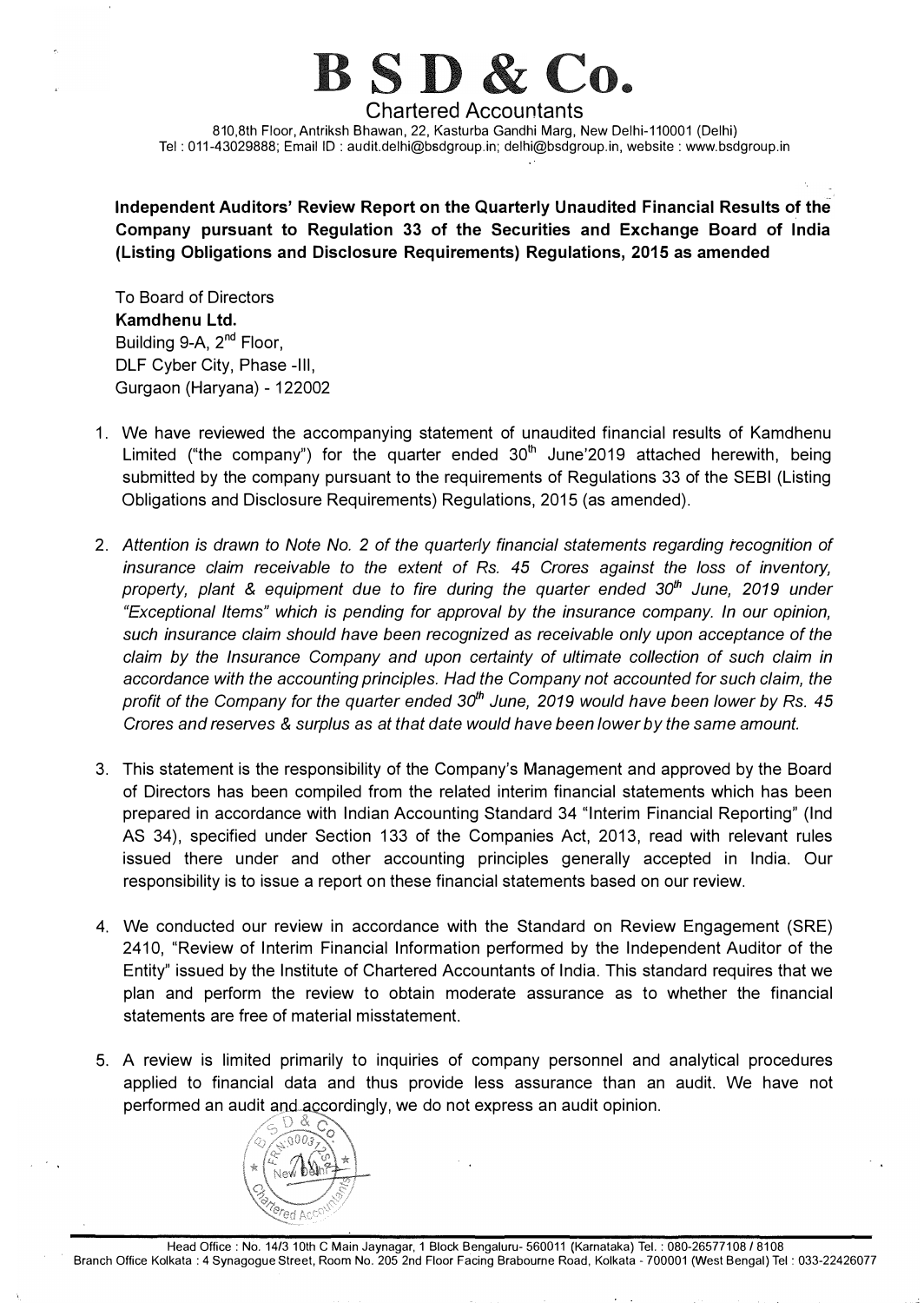6. *Subject to Para (2) above,* Based on our review conducted as above, nothing has come to our attention that causes us to believe that the accompanying statement of unaudited financial results prepared in accordance with applicable accounting standards i.e. Ind AS prescribed under Section 133 of the Companies Act, 2013 read with relevant rules issued there under and other recognized accounting practices and policies has not disclosed the information required to be disclosed in terms of Regulation 33 of the SEBI (Listing Obligations and Disclosure Requirements) Regulations, 2015 (as amended) and SEBI Circular dated 5<sup>th</sup> July, 2016 including the manner in which it is to be disclosed, or that it contains any material misstatement.

For BSD & Co. Chartered Accountants Firm Registration No. 0003125 D &

D,



Surendra Khinvasra **Partner** Membership No. 070804 UDIN: 19070804AAAAEU4834

Place of signature: Gurgaon Date: 14th August'2019